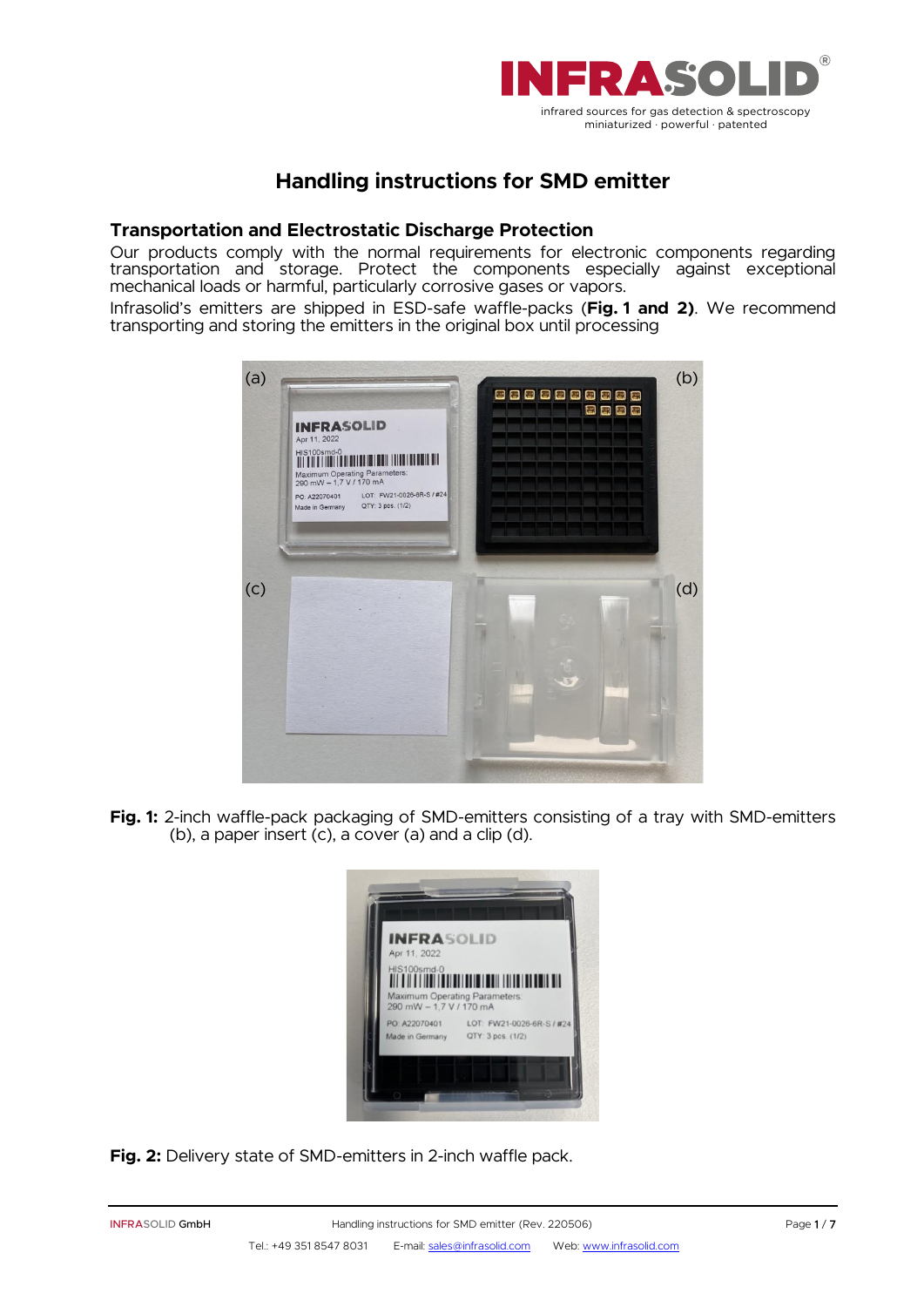

# **Handling**

Note the following when handling the product and also after installing into a device.

# **(1) Basic precautions**

- Protective gloves, e.g. made of nitrile rubber, are required. Use of a laboratory coat is suggested.
- When touching the product, it is recommended to wear gloves. Touching the product with bare hands may cause degradation in characteristics, problems with solder wettability, and plating corrosion.
- Special care must be taken with open emitters to ensure that the filament is not damaged. Do not touch the heating filament with hand or tweezers.
- Perform work in a clean place.
- Protect against physical damage and avoid generating dust.

The above information is believed to be correct but does not purport to be all inclusive and must be used only as a guide.

### **(2) Dust, contamination and scratch countermeasures**

- Optical characteristics may deteriorate if dust, stain, or scratches are on the window material. Dust, stain, or scratches on the window material can degrade light transmittance.
- To prevent scratches and cracks on the window material, do not apply strong friction, shock, or pressure. Avoid sharp or hard objects from making contact with the window material. Please use plastic tweezers, as metal tweezers cause scratching. In particular, SMD emitter windows with an anti-reflective coating (e.g. Silicon-ARC) are vulnerable to scratches, so handle them carefully.
- Emitters with window only: use an air blower to remove dust adhering to the window material. Do not use an air blower to clean open emitters.
- If oil, grease, or other substances, that cannot be removed with an air blower, adheres to the window material, gently wipe it away with a cotton swab moistened with ethyl alcohol and the like to prevent the window from being scratched. Rubbing strongly or wiping the same section over and over will cause scratches and degrade the optical characteristics or the reliability.
- Do not rub the window material with a dry cloth or cotton swab. Doing so may cause scratches resulting in malfunctions.
- Take precautions to protect the window material from stain or scratches when packing or shipping equipment, in which the product is installed.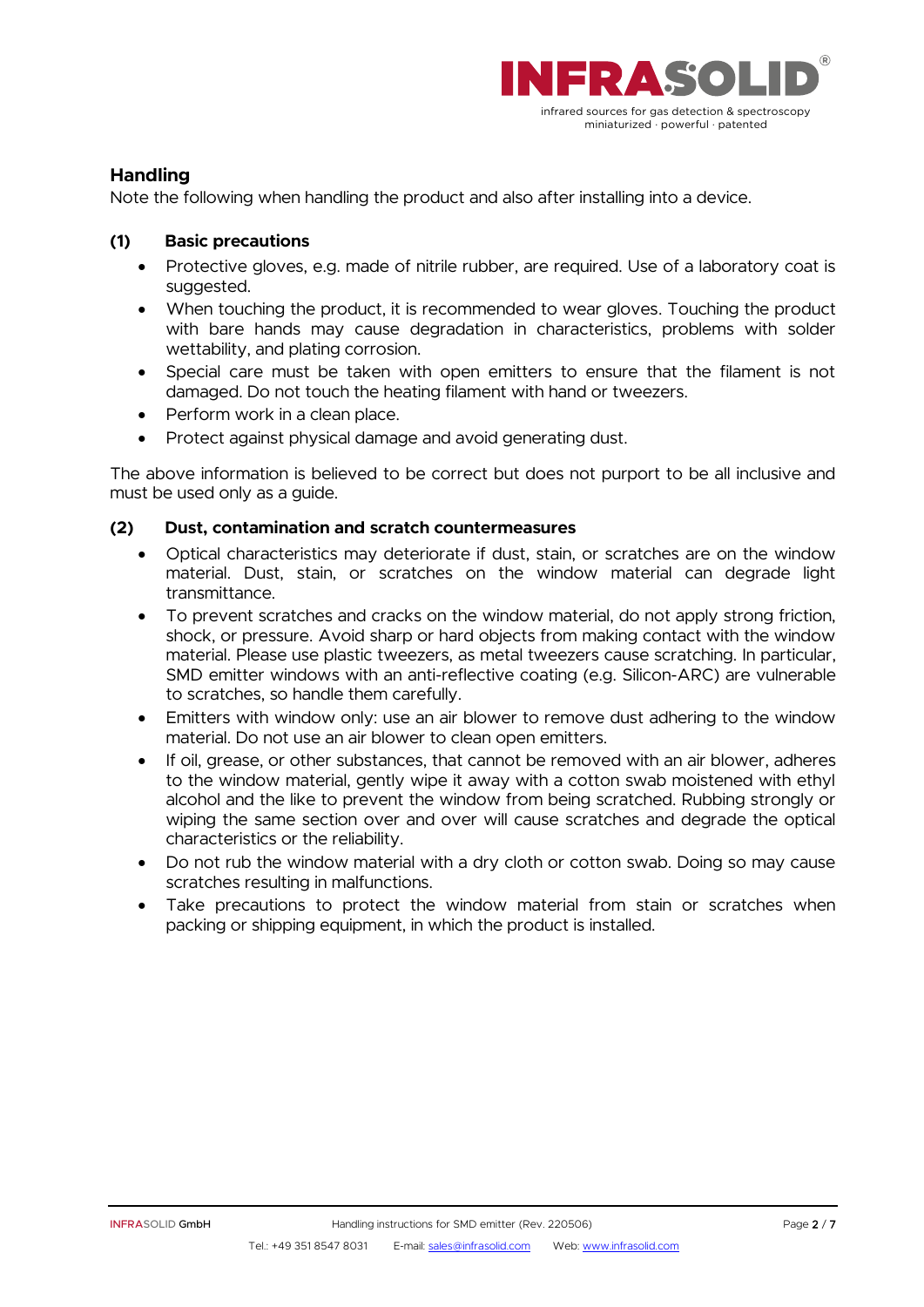

# **(3) Cleaning of emitter windows**

Avoid cleaning with solvent as much as possible. If you must, note the following points.

- Use alcohol solvents such as ethyl alcohol.
- Check that there is no problem with the cleaning method by experimenting in advance.
- Gently wipe stain off from the window material using a cotton swab moistened with ethyl alcohol or the like (**Fig. 3**).
- Do not use ultrasonic cleaning or steam cleaning as it may cause critical damage to the product.
- If you use non-cleaning solder to mount the product, do not clean the flux. Otherwise, leakage currents may occur between leads, which can lead to operation errors.

### **(4) Vibration, shock, and stress**

- All SMD emitters comply with the following standards:
	- JESD22-B103 (vibration, log. sweep 20…2000 Hz, peak 20 m/s², X/Y/Z direction)
	- JESD22-B110 (drop test, 5000 m/ $s^2$ , 6 directions).
- If the product is subjected to prolonged vibration or frequent or severe impact beyond these standards, it may damage the emitters and the infrared window.



**Fig. 3:** Gently wipe stain off from the window material using a cotton swab moistened with ethyl alcohol or the like.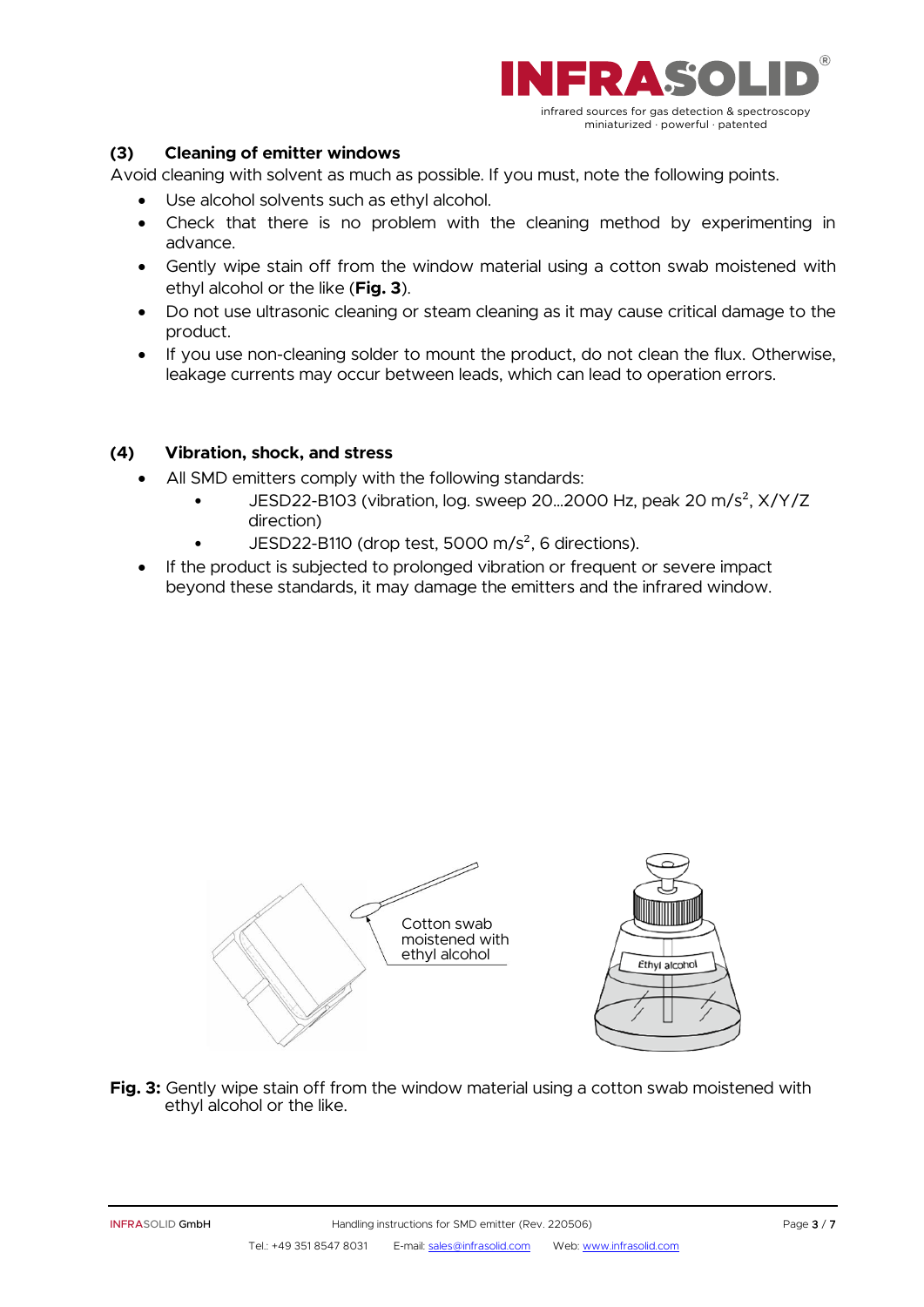

# **Limits of mechanical stress (see Tab. 1)**

- Avoid pressure on the outer edges and corners of the window.
- Do not press the window with more than 1 N.
- Open emitters:
	- o Do not touch the filament.
	- o Do not use an air blower to remove dust.

**Tab. 1:** What to avoid in handling of SMD emitters.

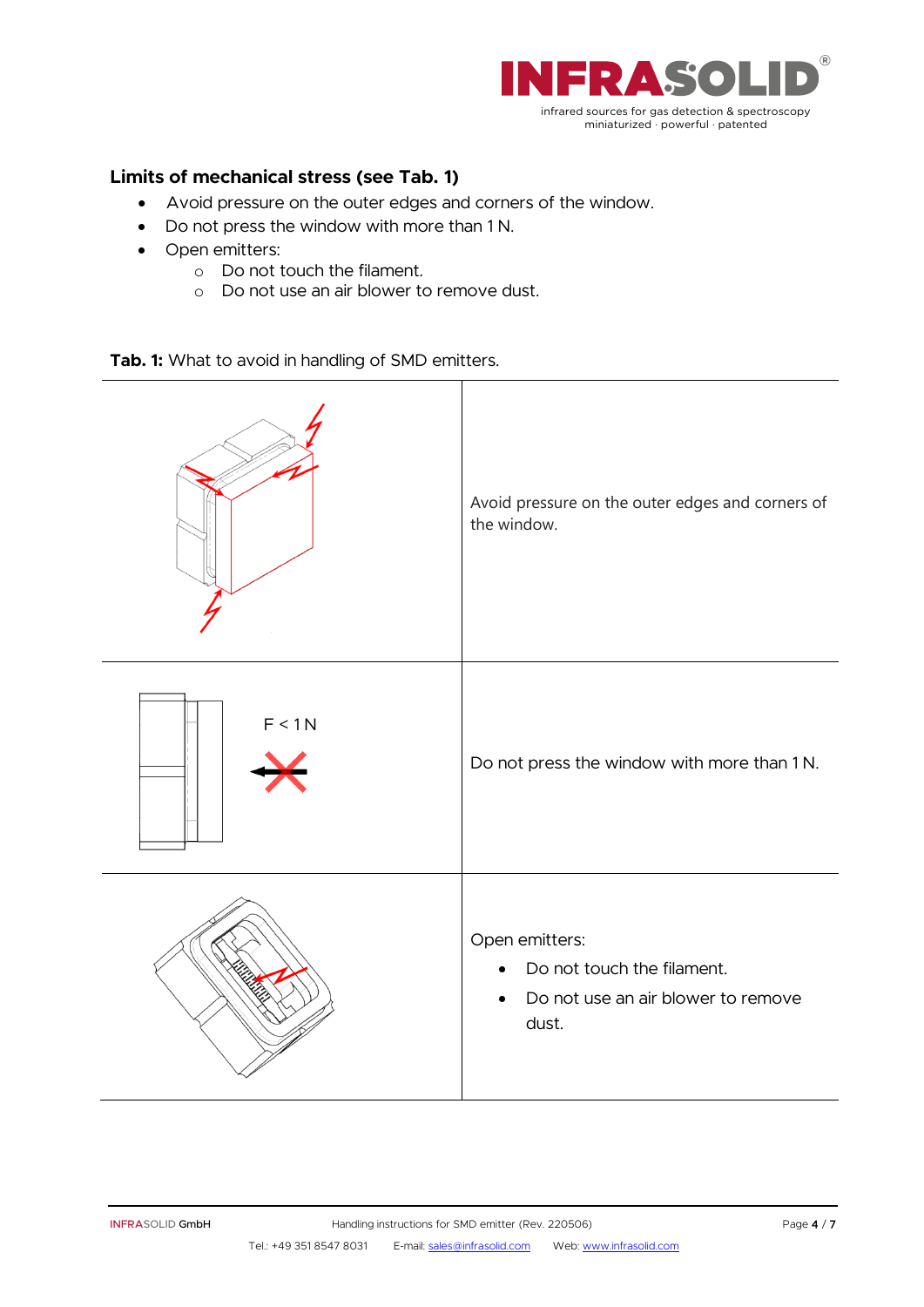

# **Storage**

Be sure to strictly comply with the storage conditions described in the delivery specification sheet, instruction manual, or the like.

- STORAGE PRECAUTIONS: Keep away from foodstuffs. Keep away from acids and strong bases.
- Avoid wetting, harmful gas, or dirt, or storage in a place with sudden temperature changes.
- Do not lay a heavy object or load on the product or the package.
- When storing the products after transferring them into another case, use a case that is difficult to be charged with static electricity.
- If the product is stored in a poor environment (conditions exceeding the recommended storage conditions in **Tab. 2**), the solderability may lower or electrical characteristics may decrease. When the storage conditions are described in the datasheet, delivery specification sheet, or the like, be sure to comply with them.
- High humidity damages electronic components. For this reason, our products should not be exposed to any extreme humidity, particularly in combination with high temperatures. Store the emitters dry and at normal room temperature. Provided that our products are delivered in moisture protected packaging, they should not get damaged.

#### **Tab. 2:** Recommended storage conditions

| <b>Storage conditions</b>   |
|-----------------------------|
| Temperature: 15 °C to 35 °C |
| Humidity: 30% to 75%        |
|                             |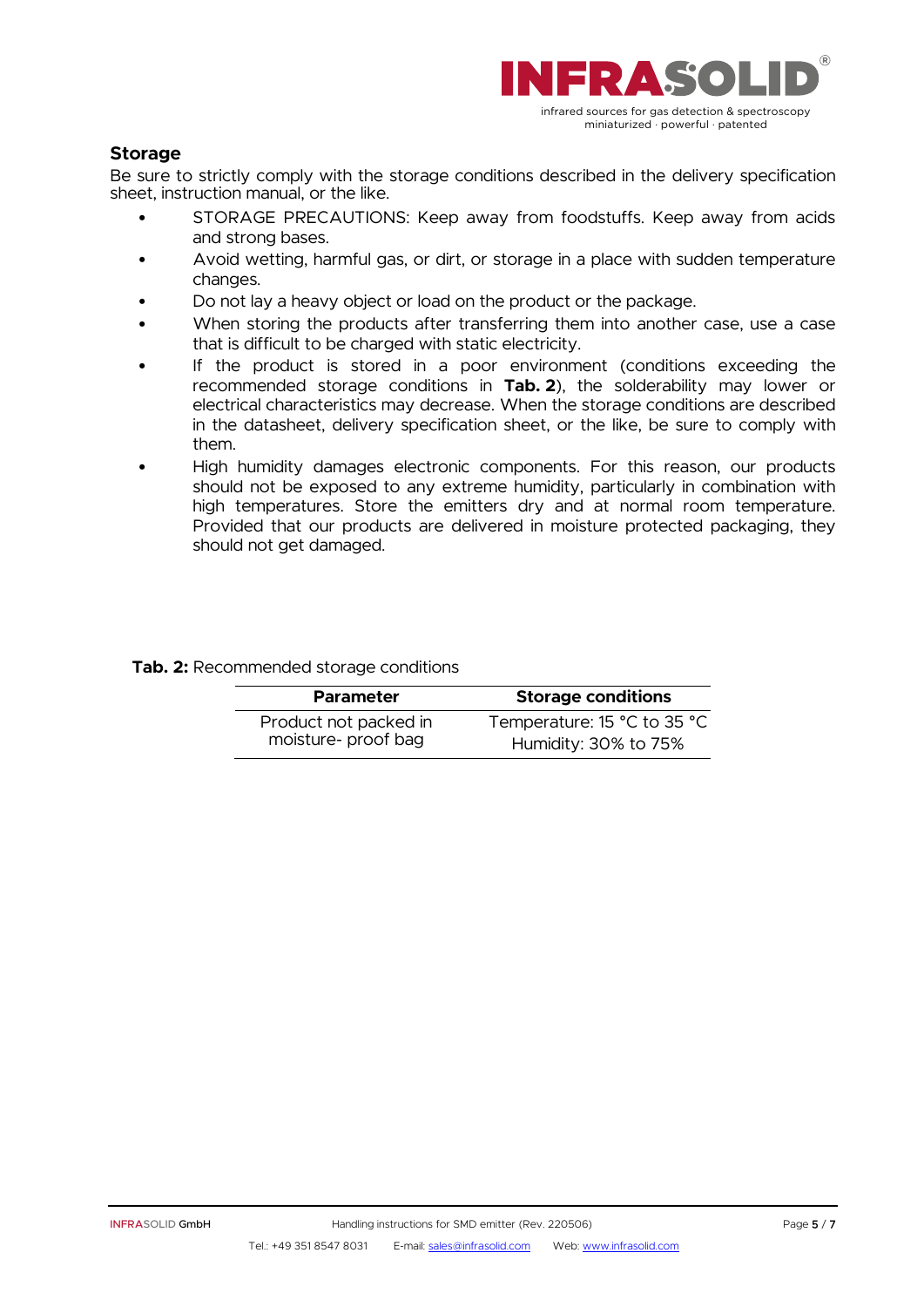

# **Soldering instructions**

#### **1. Dehumidification (Bake-Out)**

Most reflow soldering problems are due to moisture absorption by the sealing resin between the SMD package and the infrared window/filter. Since the entire package is heated during reflow soldering, the moisture absorbed by the sealing resin expands dramatically due to the soldering heat. This can cause the infrared window/filter to detach from the housing. To avoid such problems, the following points must be observed.

If the storage conditions (**Tab. 2**) are not complied with, a bake-out is recommended to dehumidify the sealing resin and prevent the infrared window/filter from detaching during soldering. Observe the following points when performing the bake-out:

- In general, to prepare a product for reflow soldering, bake-out must be performed using a clean dryer for a duration of (3...5) hours at 150 °C or (12...15) hours at 120 °C.
- The trays for product packing generally are not heat resistant. Place the product in another heat-resistant container when baking it out.
- When using a dryer for bake-out, make sure the inside of the dryer is clean to prevent the product from being contaminated during heating.
- To prevent oxidation of the soldering pads during bake-out, we recommend that you fill the dryer with nitrogen gas.

#### **2. Soldering**

#### **a. Reflow soldering**

The recommended temperature profile for reflow soldering is shown in **Fig. 4** When setting the reflow soldering conditions, check if there are any problems by testing the reflow soldering methods in advance. We recommend tin-silver-copper solders, e.g. SAC305.



**Fig. 4:** Suggested temperature profile for reflow soldering.